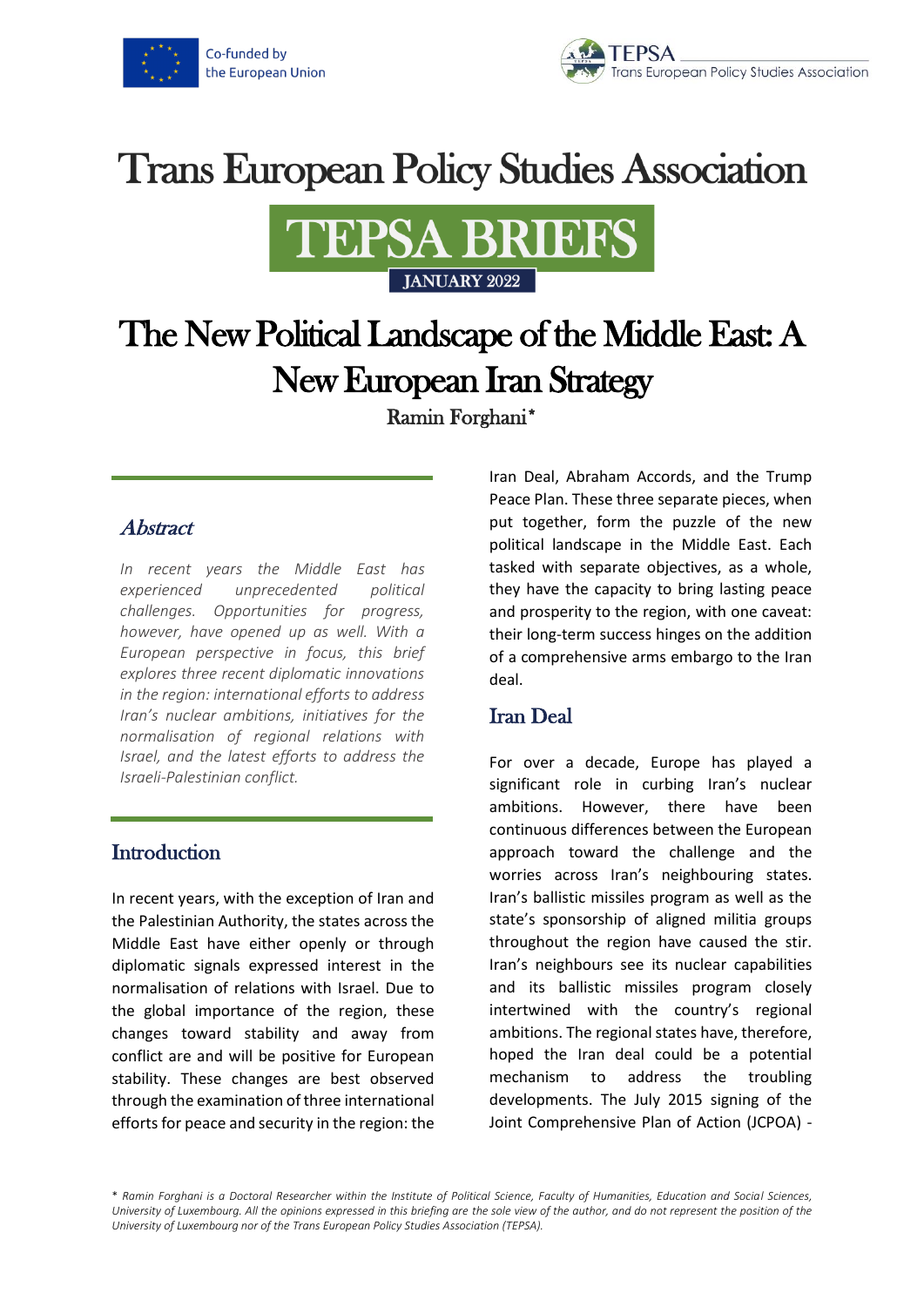also known as the Iran deal – however, did not successfully address the challenges of the ballistic missiles program and the sponsorship of militias across the Middle East. The Obamaera United States, China, France, Russia, the United Kingdom, Germany, and the European Union - the signatories to the agreement with Iran - distinguished the said challenges from the country's potential for development of nuclear weapons. The JCPOA required Iran to curb its nuclear capacities in exchange for international economic incentives. The critics of the agreement have objected to the sunset clauses of the agreement. These provisions that permit gradual easing of the imposed nuclear restrictions, in the critics' view, will be used by the country for development of nuclear weapons. Such capability combined with Iran's growing ballistic missiles arsenal will therefore further fuel the regional military tensions.

The 2016 election of Donald Trump as US president led to the materialisation of his presidential campaign pledge of addressing persisting challenges in the Middle East including the non-nuclear threats by Iran. The United States' withdrawal from the Iran deal in May 2018 was a step taken by the administration in this direction. Along with nuclear issues, the Trump administration further bounded the Iran deal - effectively an international vehicle for the reintroduction of the state to global diplomatic and economic communities - to the country's ballistic missiles and regional activities. This became formulated and introduced in a list of 12 further conditions<sup>1</sup>. The approach was opposed by Iran, which retaliated later through armed attacks across the region. This illustrates Iran's conventional capacity for regional destabilisation and willingness for international blackmailing. Iran's main military

#### TEPSA Briefs – January 2022 The New Political Landscape of the Middle East: A New European Iran Strategy

commander only second to the Supreme Leader Ali Khamenei, Qasem Soleimani, was consequently assassinated in January 2020 in Iraq by a US Air Force drone strike<sup>2</sup>. In spite of this increase in violence, the Biden administration has returned to the talks with JCPOA signatories with a goal of reviving the agreement - without the 12 additional requirements set by the Trump administration.

### Abraham Accords

Historic agreements on the normalisation of relations between Bahrain, United Arab Emirates and Israel were signed in September 2020 in the White House. The agreement between the UAE and Israel, officially titled "Abraham Accords Peace Agreement: Treaty of Peace, Diplomatic Relations and Full normalisation Between the United Arab Emirates and the State of Israel," and the agreement between Bahrain and Israel officially titled "Abraham Accords: Declaration of Peace, Cooperation, and Constructive Diplomatic and Friendly Relations," are collectively known as the Abraham Accords. The agreements essentially bypass the longlasting dependency of such relations on a preresolution of the Israeli-Palestinian conflict. Through these agreements, the signatories committed to the establishment of diplomatic relations and the pursuit of normalisation of relations through cooperation in the areas of science, art, medicine, and commerce<sup>3</sup>. Since the 2020 commitments, Sudan, Morocco, and Oman have also taken similar steps toward the normalisation of relations with Israel. Linked to this wave of change in international relations, in Europe, Kosovo and Serbia established diplomatic relations with Israel.

<sup>1</sup> WSJ. (2018). U.S. Lays out Demands for New Iran Deal.

Available online: https://www.wsj.com/articles/mike-pompeolays-out-next-steps-on-iran-1526909126 (accessed 02 January 2022).

<sup>&</sup>lt;sup>2</sup> NPR. (2020). U.S. Kills Top Iranian Military Leader in Airstrike. Available online:

https://www.npr.org/2020/01/02/793208096/iraqi-tv-says-topiranian-military-leader-killed-in-rocket-strikes-on-iraqi-airp (accessed 02 January 2022).

<sup>3</sup> State. (n.d.). The Abraham Accords Declaration. Available online: https://www.state.gov/the-abraham-accords (accessed 02 January 2022).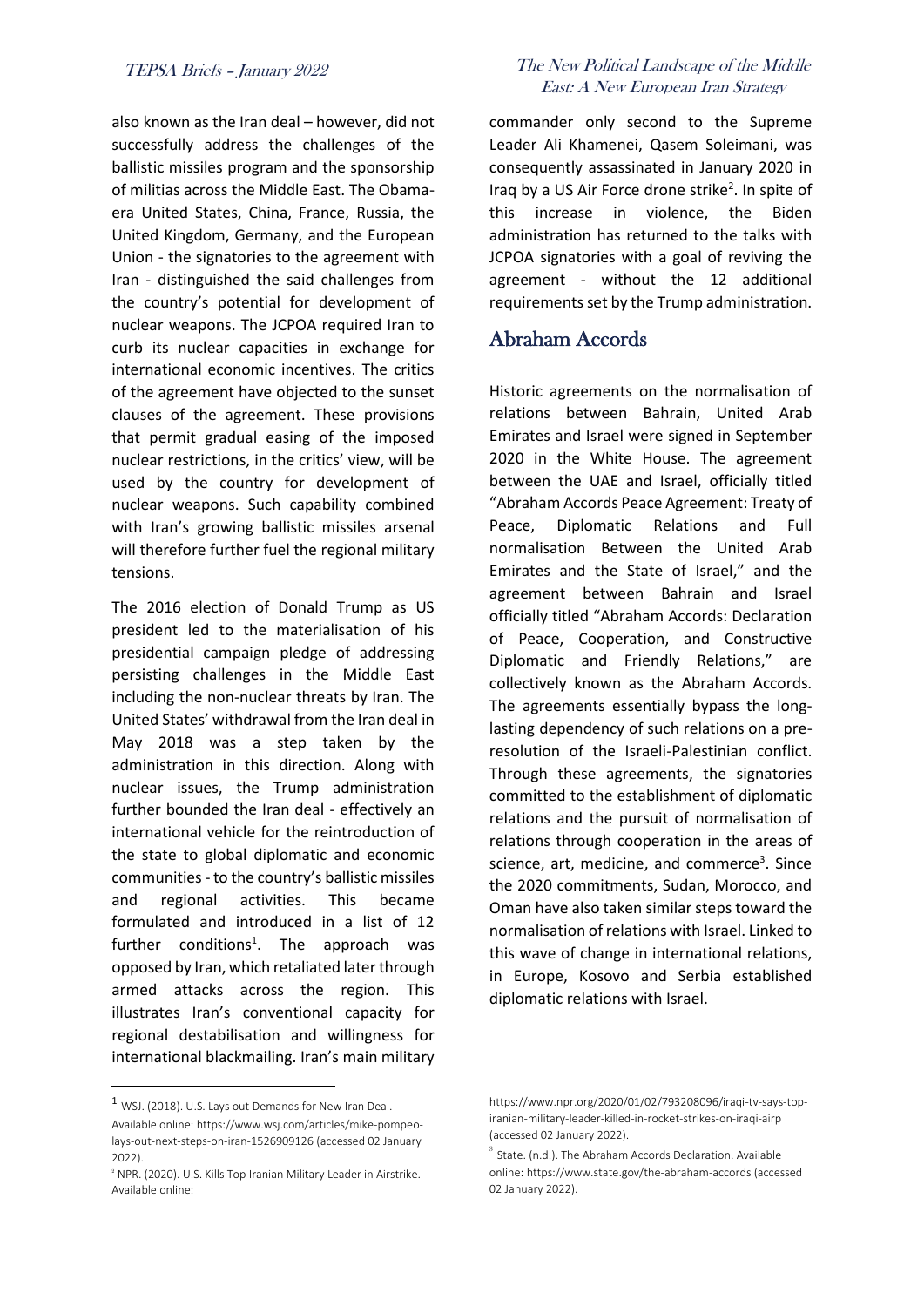The Achievement of normalised relations has been the result of intensive diplomatic efforts by the United States. These efforts initially became public at the 2019 Warsaw Summit. The international gathering hosted states representatives for discussions on ways forward in the Middle East region. Iran viewed the talks as formation of opposition to the country's foreign policies and therefore boycotted the summit. Regardless, the European Union has expressed support for the Abraham Accords, as Berlin hosted a summit of the foreign ministers of Germany, Israel, and UAE in October 2020.

The initial Abraham Accords alone have unblocked a number of regional stalemates. Such changes include the opening of flight paths, the establishment of diplomatic missions between the initial signatories - Bahrain, Israel, and UAE - and the high-profile visits of capitals. Whilst in trade, Israel and UAE exceeded \$600 million of trade in 2021 with the expected rise of more than \$1 trillion over the next decade, whilst Bahrain and Israel reached over \$300,000 in the same year.<sup>4</sup> Although by far a small portion of each state's market, the Bahraini-Israeli relation has created the potential for Bahrain to become the gateway for Israeli trade with the biggest market in the Arab world, Saudi Arabia.

*The agreements essentially bypass the longlasting dependency of such relations on a pre-resolution of the Israeli-Palestinian conflict.*

TEPSA Briefs – January 2022 The New Political Landscape of the Middle East: A New European Iran Strategy

#### Trump Peace Plan

A peace plan titled "Peace to Prosperity: A Vision to Improve the Lives of the Palestinian and Israeli People", also known as the Trump Peace Plan, was unveiled in January 2020 in the White House. The framework contains both economic and political components, which include an end to the persistent Israeli-Palestinian conflict, establishment of a Palestinian state, as well as economic development for both peoples<sup>5</sup>. . The framework also accounts for an investment fund toward the realisation of the plan. The deal further considers Jerusalem as the capital of Israel and provisions a Palestinian capital in the Jerusalem District. This component was realised prior the official introduction of the deal by the relocation of the US embassy from Tel Aviv to Jerusalem in May 2018<sup>6</sup>, a decision that had been postponed since the ratification of the Jerusalem Embassy Act of 1995<sup>7</sup>. Whilst the deal was fully rejected by the Palestinian Authority, the European Union and the United Kingdom welcomed the efforts for peace and prosperity for the Israeli and Palestinian peoples - the parties however objected to the deal's land swaps which entail annexations by Israel. Since the introduction of the peace plan, Hamas-controlled Gaza has casted doubts on the achievement of the plan's objectives. In response to the peace plan in May 2021, Hamas, a designated terrorist organisation by the EU, fired over 3,000 rockets on Israeli

<sup>4</sup> Bloomberg. (2021). UAE Eyes \$1 Trillion Economic Activity With Israel Over 10 Years. Available online:

[https://www.bloomberg.com/news/articles/2021-09-13/uae](https://www.bloomberg.com/news/articles/2021-09-13/uae-seeks-1-trillion-in-economic-activity-with-israel)[seeks-1-trillion-in-economic-activity-with-israel](https://www.bloomberg.com/news/articles/2021-09-13/uae-seeks-1-trillion-in-economic-activity-with-israel) (accessed 02 January 2022); Times Of Israel. (2021). Israel's trade with Arab states has surged since 2020 peace deals, data shows. Available online[: https://www.timesofisrael.com/israels-trade-with-arab](https://www.timesofisrael.com/israels-trade-with-arab-states-has-surged-since-2020-peace-deals-data-shows/)[states-has-surged-since-2020-peace-deals-data-shows/](https://www.timesofisrael.com/israels-trade-with-arab-states-has-surged-since-2020-peace-deals-data-shows/) (accessed 02 January 2022).

 $\delta$  White House. (2020). Peace to Prosperity: A Vision to Improve the Lives of the Palestinian and Israeli People. Available online:

https://trumpwhitehouse.archives.gov/wpcontent/uploads/2020/01/Peace-to-Prosperity-0120.pdf (accessed 02 January 2022).

 $^6$  State. (2018). Remarks at the Dedication Ceremony of the U.S. Embassy in Jerusalem. Available online: https://2017- 2021.state.gov/remarks-at-the-dedication-ceremony-of-the-u-sembassy-in-jerusalem/index.html (accessed 02 January 2022).

 $7$  Congress. (1995). Jerusalem Embassy Act Of 1995. Available online: https://www.congress.gov/104/plaws/publ45/PLAW-104publ45.pdf (accessed 02 January 2022).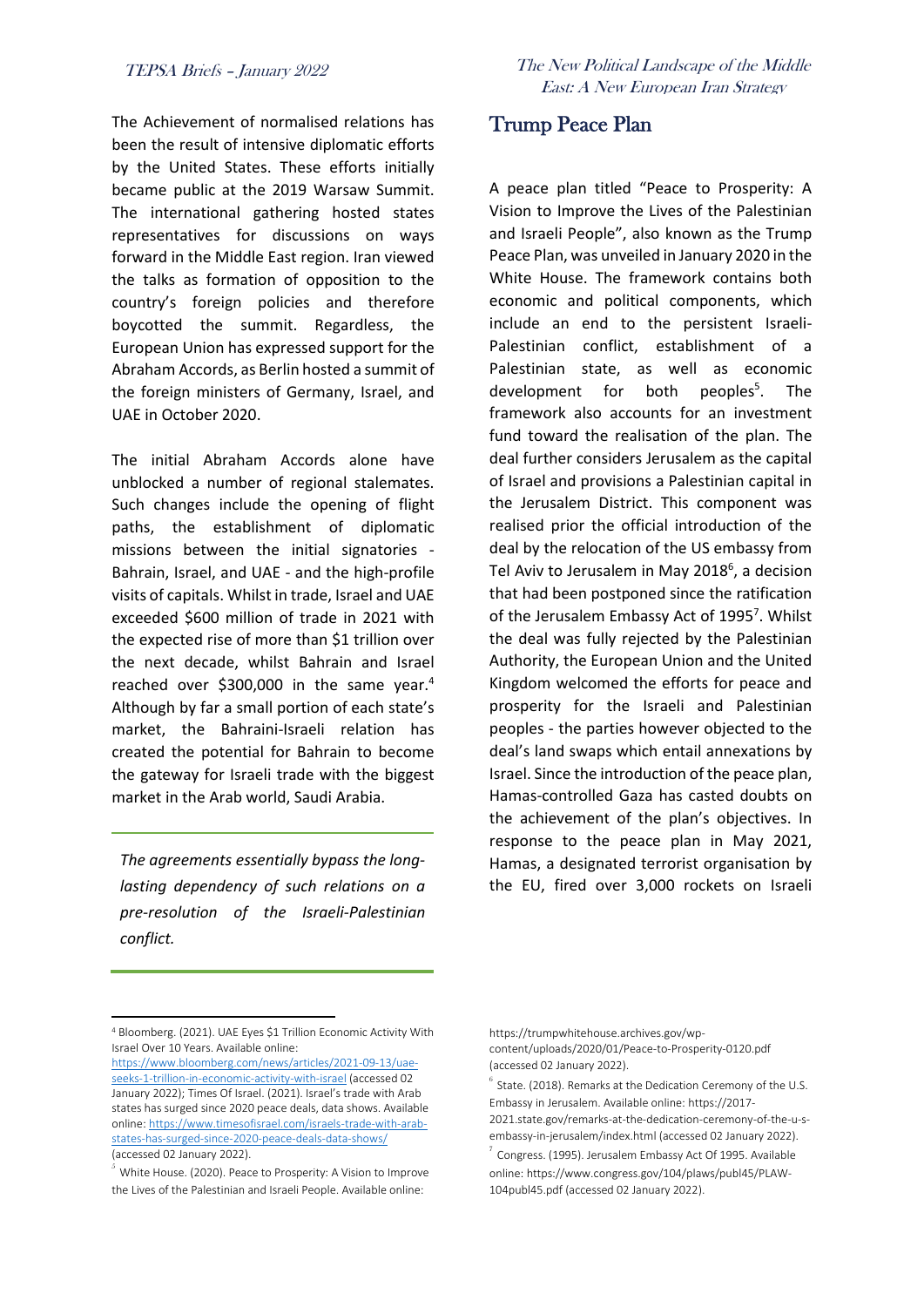towns<sup>8</sup>. These missiles have been developed by Iranian aid and knowhow. <sup>9</sup>

#### **Conclusion**

Since 2019, the Middle East has experienced tectonic shifts across the region's geopolitical landscape. American and European initiatives and incentives have been instrumental to this new Middle Eastern political landscape. In this process, Israeli trade - specifically technologybased trade - has further augmented the efforts for regional peace and prosperity. Going forward, continuation of the efforts by the involved parties will be crucial for maintenance of the historic momentum in the normalisation of regional relations with Israel. In this process it is also time for European recognition of Jerusalem as the capital of Israel.

Accounting for the region's trade importance as well as the pressures caused by conflictinduced migration flows, a stable Middle East will continue to be in the European interest. However, throughout this brief it was shown that Iran continues to source insecurity across the region and undermines international initiatives for regional stability. Whilst European efforts for prevention of a nucleararmed Iran have been essential for regional stability, these works remain overshadowed by other destabilisation factors. To this end, Iranian regional destabilisation efforts cannot be decoupled from insecurities caused by the country's military nuclear ambitions. Doing so is not only a missed opportunity but will likely bring the region to the point of no return from war. Now a chance remains for European diplomatic and strategic reconsideration of the Iran deal for a comprehensive approach towards Iranian regional security challenges. An indefinitely prolonged UN arms embargo,

#### TEPSA Briefs – January 2022 The New Political Landscape of the Middle East: A New European Iran Strategy

bounded within the Iran deal, is the minimum needed change in this direction. Such approach will be in the interest of Europe, the region, and the globe.

<sup>8</sup> White House. (2021). Press Briefing by Press Secretary Jen Psaki, May 17, 2021. Available online: https://www.whitehouse.gov/briefing-room/press-

briefings/2021/05/17/press-briefing-by-press-secretary-jenpsaki-may-17-2021/ (accessed 02 January 2022).

<sup>9</sup> WSJ. (2021). With Iranian Help, Hamas Builds 'Made in Gaza' Rokcets and Drones to Target Israel. Available online: [https://www.wsj.com/articles/with-iranian-help-hamas-builds](https://www.wsj.com/articles/with-iranian-help-hamas-builds-made-in-gaza-rockets-and-drones-to-target-israel-11621535346)[made-in-gaza-rockets-and-drones-to-target-israel-11621535346](https://www.wsj.com/articles/with-iranian-help-hamas-builds-made-in-gaza-rockets-and-drones-to-target-israel-11621535346) (accessed 02 January 2022).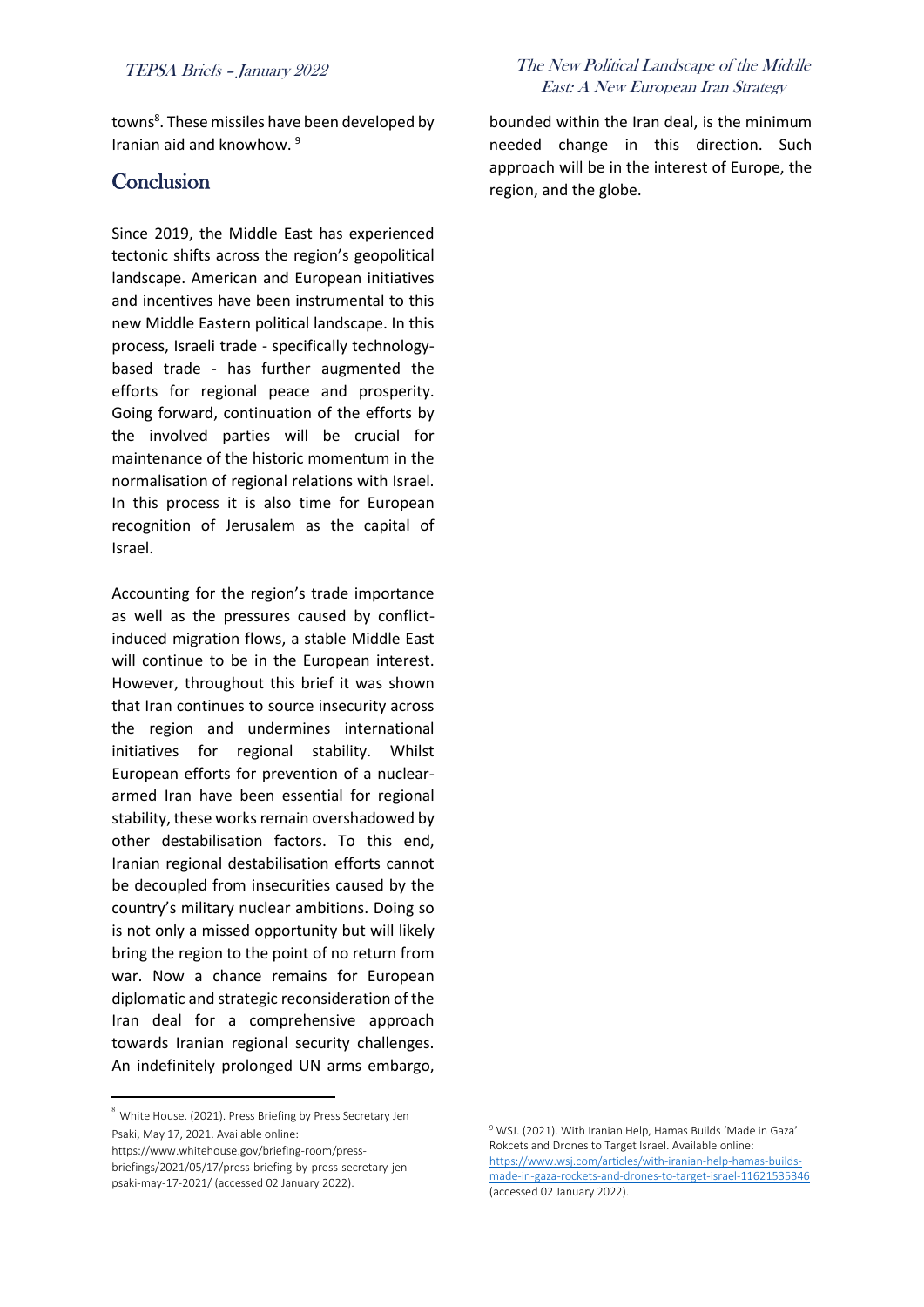# References

Bloomberg. (2021). UAE Eyes \$1 Trillion Economic Activity With Israel Over 10 Years. Available online: <https://www.bloomberg.com/news/articles/2021-09-13/uae-seeks-1-trillion-in-economic-activity-with-israel> (accessed 02 January 2022).

Congress. (1995). Jerusalem Embassy Act Of 1995. Available online: https://www.congress.gov/104/plaws/publ45/PLAW-104publ45.pdf (accessed 02 January 2022).

NPR. (2020). U.S. Kills Top Iranian Military Leader in Airstrike. Available online: https://www.npr.org/2020/01/02/793208096/iraqi-tv-says-top-iranian-military-leader-killed-in-rocket-strikeson-iraqi-airp (accessed 02 January 2022).

State. (n.d.). The Abraham Accords Declaration. Available online: https://www.state.gov/the-abraham-accords (accessed 02 January 2022).

State. (2018). Remarks at the Dedication Ceremony of the U.S. Embassy in Jerusalem. Available online: https://2017-2021.state.gov/remarks-at-the-dedication-ceremony-of-the-u-s-embassy-in-jerusalem/index.html (accessed 02 January 2022).

Times Of Israel. (2021). Israel's trade with Arab states has surged since 2020 peace deals, data shows. Available online: [https://www.timesofisrael.com/israels-trade-with-arab-states-has-surged-since-2020-peace-deals-data](https://www.timesofisrael.com/israels-trade-with-arab-states-has-surged-since-2020-peace-deals-data-shows/)[shows/](https://www.timesofisrael.com/israels-trade-with-arab-states-has-surged-since-2020-peace-deals-data-shows/) (accessed 02 January 2022).

White House. (2020). Peace to Prosperity: A Vision to Improve the Lives of the Palestinian and Israeli People. Available online: https://trumpwhitehouse.archives.gov/wp-content/uploads/2020/01/Peace-to-Prosperity-0120.pdf (accessed 02 January 2022).

White House. (2021). Press Briefing by Press Secretary Jen Psaki, May 17, 2021. Available online: https://www.whitehouse.gov/briefing-room/press-briefings/2021/05/17/press-briefing-by-press-secretary-jenpsaki-may-17-2021/ (accessed 02 January 2022).

WSJ. (2018). U.S. Lays out Demands for New Iran Deal. Available online: https://www.wsj.com/articles/mikepompeo-lays-out-next-steps-on-iran-1526909126 (accessed 02 January 2022).

WSJ. (2021). With Iranian Help, Hamas Builds 'Made in Gaza' Rockets and Drones to Target Israel. Available online: [https://www.wsj.com/articles/with-iranian-help-hamas-builds-made-in-gaza-rockets-and-drones-to](https://www.wsj.com/articles/with-iranian-help-hamas-builds-made-in-gaza-rockets-and-drones-to-target-israel-11621535346)[target-israel-11621535346](https://www.wsj.com/articles/with-iranian-help-hamas-builds-made-in-gaza-rockets-and-drones-to-target-israel-11621535346) (accessed 02 January 2022).